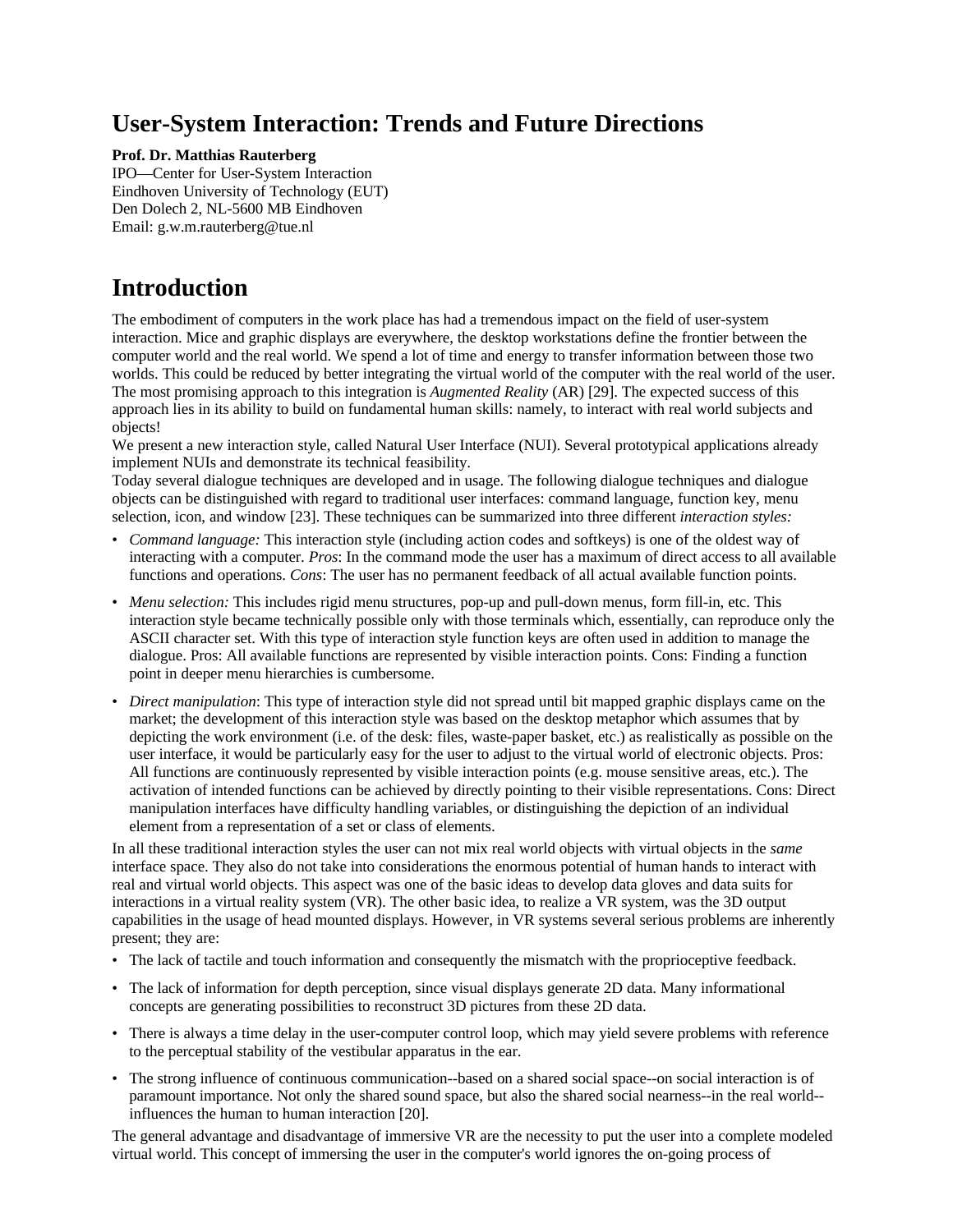interacting with the real world. In the same interface space the mixing of real and virtual objects is not possible. But, humans are--most of their time--part of a real world and interact with real objects and other real humans.

## **Augmented Reality and Ubiquitous Computing**

By definition, the goal of augmented reality is to make computational devices ubiquitous in the everyday world. Although oft described as making these devices "invisible," most efforts have focused on replication and dissemination. The vision is something like "Computing devices will be everywhere. They will be smaller so that we can carry them around with us and they will be able to communicate back and forth with each other." [28] The end result is that although computational devices are more likely to be seen as ubiquitous, they are far from invisible. Our world is now cluttered with various computational things that vie for our attention.

Augmented reality and ubiquitous computing is an inevitably evolving topic in computing. Many devices, which are already equipped with computers, can be found in our homes or offices. Nevertheless people still use their washing machines and telephones not considering them as a computers. Additionally, growing communication possibilities and the advent of small computers like Personal-Digital-Assistance (PDA) let Mark Weiser's vision come true [27] [28] (see figure 1). In the ubiquitous computing research we consider technology and applications, using PDAs, other mobile devices and extended "dump" machines (like TV) to set up prototypes for the demonstration of ubiquitous computing scenarios.



Figure 1: The world of net-worked mobile computing.

A common focus shared by researchers in mobile, ubiquitous and wearable computing is the attempt to break away from the traditional desktop computing paradigm. Computational services need to become as mobile as their users. Whether that service mobility is achieved by equipping the user with computational power or by instrumenting the environment, all services need to be extended to take advantage of the constantly changing context in which they are accessed.

Attaining the goals of augmented reality and ubiquitous computing will require a highly sophisticated infrastructure. In the ideal system, a real-time tracking mechanism will derive the locations and operational status of many system components and will use that context to deliver messages more intelligently. Users will be able to choose from among a variety of devices to gain mobile, high-bandwidth access to data and computational resources anywhere on the network. These devices will be intuitive, attractive and responsive. They will automatically adapt their behavior to suit the current user and context.

The wireless communication revolution is bringing fundamental changes to telecommunication and computing. Wide-area cellular systems and wireless LANs promise to make integrated networks a reality and provide fully distributed and ubiquitous mobile computing and communications, thus bringing an end to the tyranny of geography. Furthermore, services for the mobile user are maturing and are poised to change the nature and scope of communication

Recent advances in wireless networks and computer down-sizing technologies have led to the development of the concept of mobile computing. In the near future, millions of mobile users will be equipped with small, powerful and battery-operated palmtops. Through the wireless networks, this portable equipment will become an integrated part of existing distributed computing environments, and mobile users can access to data stored at information servers located at the static portion of the network even while they are on the move. In our increasingly mobile world, the ability to access information on demand at any location can satisfy people's information needs as well as conferring on them a competitive advantage. As such, the potential market for mobile computing applications is estimated to be billions of dollars annually. For example, passengers will access airline schedules, investors will access stock activities, travelers will access weather or traffic conditions.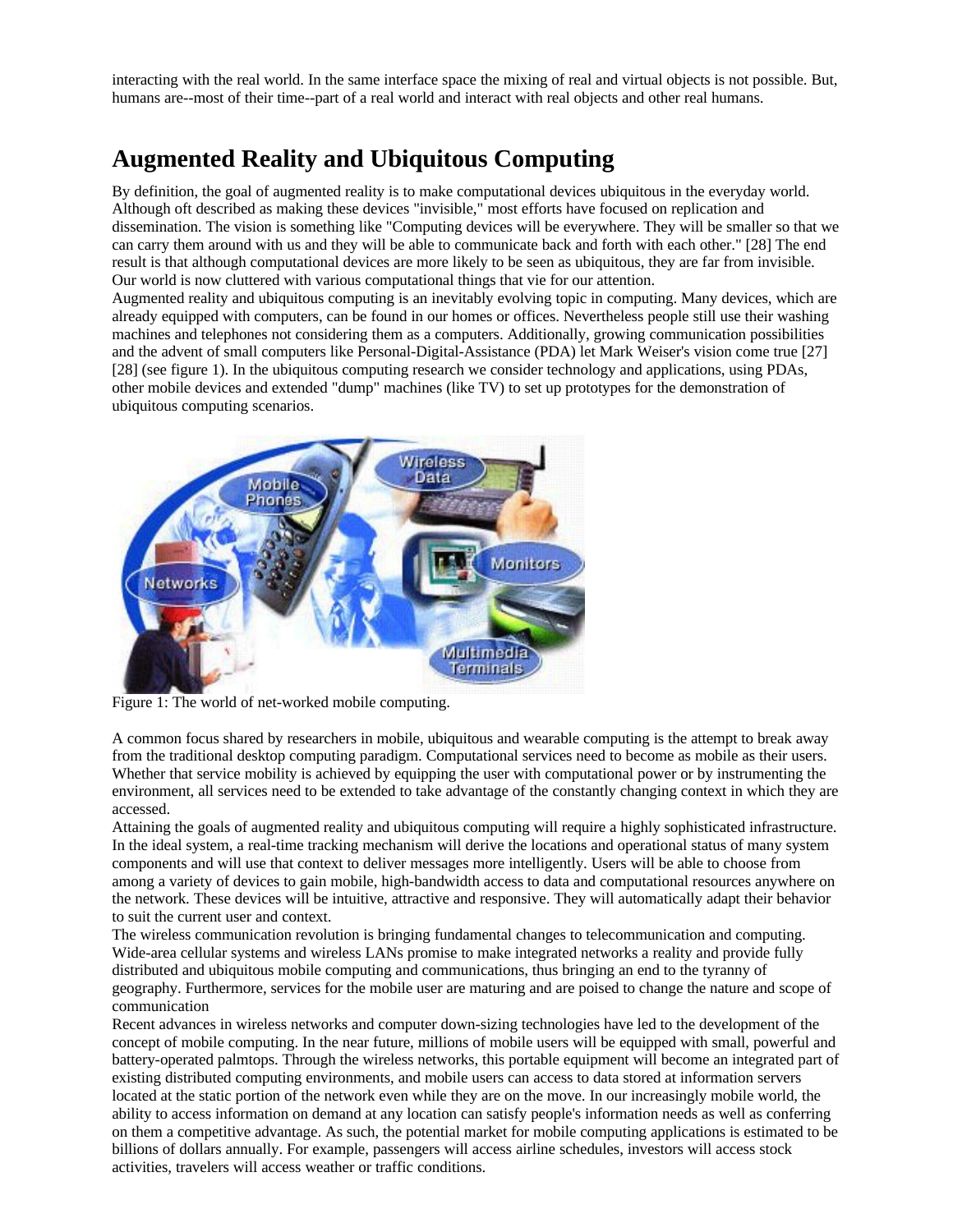For wireless computing to be widely accepted, there are two obstacles to be cleared. First, for palmtops that operate on AA batteries, power conservation is a key issue. For an `average user', the power source is expected to last 2 to 3 hours before replacing or recharging becomes necessary. What makes it worse is the predictions by battery experts of the modest improvement in battery capacity of only 20%-30% over the next 5-10 years. Second, the bandwidth of the wireless channel is also very limited. The bandwidth of a wireless channel can vary from 1.2 Kbps for slow paging channels, through 19.2 Kbps (e.g. Cellular Digital Packet Data) to about 2 Mbps for the wireless LAN. Therefore, mobile computers would frequently be disconnected from the network or be kept in a weak connection status to conserve energy, and transmission be kept at a minimum to avoid channel contention. These two issues pose a great challenge to researchers in the community.

What are the relevant research fields in ubiquitous and mobile computing?

### **Handheld Devices**

Handheld devices like PDAs are a key technology and build the base for many mobile computing and ubiquitous computing projects (see [2]); see figure 2).



Figure 2: The unsuccessful PARCtab and the successful PALMpilot.

#### **Location**

Knowledge about the location of a person or device is useful for many applications in ubiquitous computing. An examples is the routing of phone calls; to provide this service a user has to be located all around a building or area (absolute location). But even relative location, where only devices and persons in the direct proximity are detected (e.g. in a room), could be useful. One example is the ad-hoc meeting, supported by PDAs, where social communication is supported by PDAs. The research in this area focuses on how to get this location information and how to present this information in the background computer system.

#### **Context of use**

There is more to context than location - For example, context is also the social situation the user actually was in. In this research area it is worthwhile to find out what sensor information could be useful to detect situations and how applications could profit from this information.

#### **Information Access**

The relation between direct and indirect information access is one of the most exciting areas of research in ubiquitous computing. Ubiquitous computing environments give a lot of possibilities to retrieve, to input and to output information, so combining only these possibilities leads to a lot of new challenges for new applications. Different information access scenarios are built to find out how information access works in ubiquitous computing scenarios.

### **Privacy**

When building global communication and network infrastructures and "computerizing" the user as described in ubiquitous computing the question of privacy arises. Technologies like active badges or even GSM mobile phones enable computer systems to track any person using such technologies. These issue of privacy and security as well as individualism is underestimated by current ubiquitous computing proposals and collides with the real world. As a solution we suggest a concept that integrates a personal device (PD) into ubiquitous computing to overcome these problems.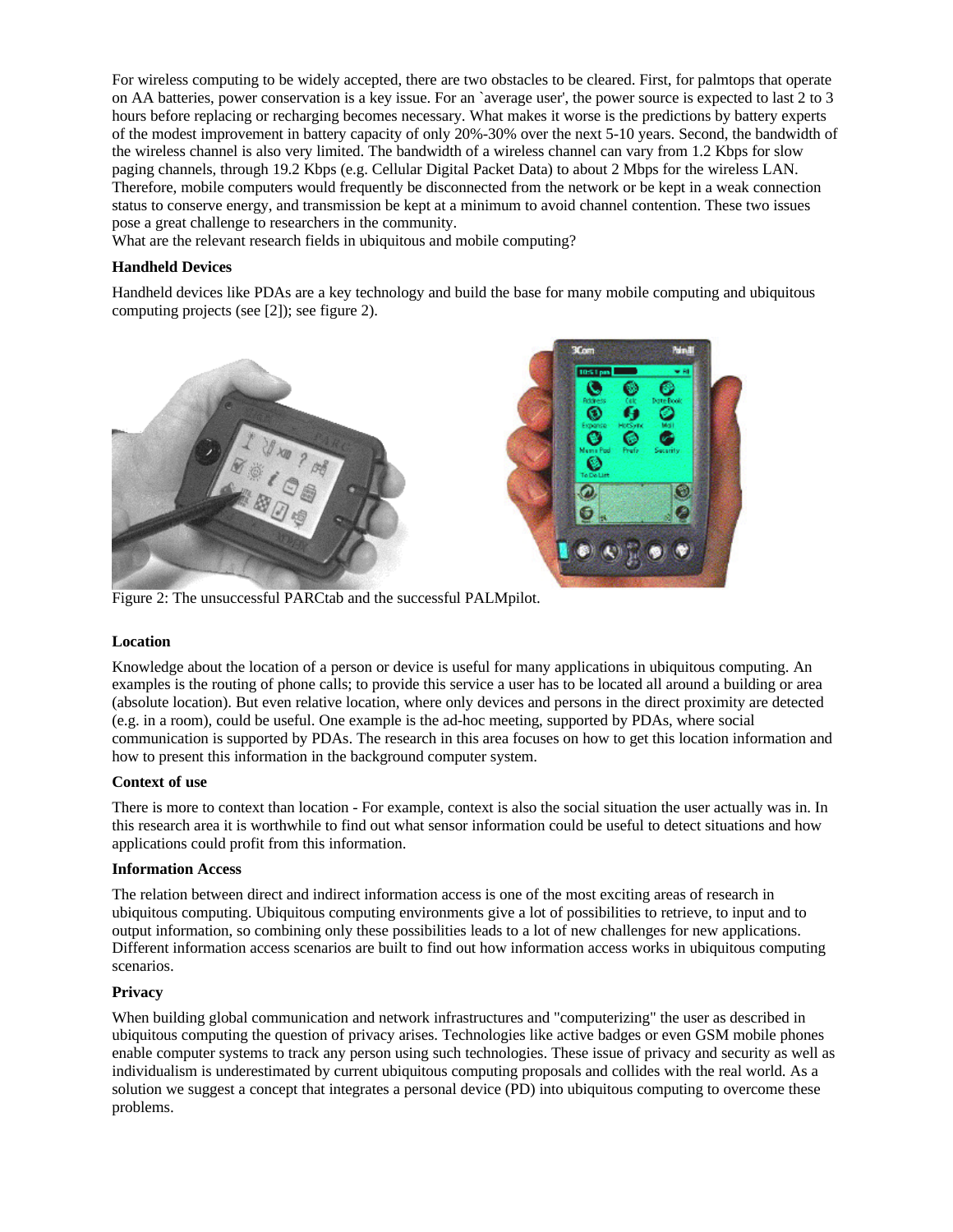### **Encryption**

New network technologies like infrared or wireless radio communication need encryption technology to ensure security to its users. But available bandwidth of these networks is small and therefore a precious resource. The ongoing research tries to find solutions, based on available and well introduced technologies.

# **A framework for Natural User Interfaces (NUI)**

Augmented Reality (AR) recognizes that people are used to the real world and that the real world cannot be reproduced completely and accurately enough on a computer. AR builds on the real world by augmenting it with computational capabilities. AR is the general design strategy behind "Natural User Interfaces" (NUI). A system with a NUI supports the mix of real and virtual objects. As input it recognizes (visually, acoustically or with other sensors) and understands physical objects and humans acting in a natural way (e.g., speech input, hand writing, etc.). Its output is based on pattern projection such as video projection, holography, speech synthesis or 3D audio patterns. A necessary condition in our definition of a NUI is that it allows inter-referential I/O [8], i.e. that the same modality is used for input and output. For example, a projected item can be referred directly by the user for his or her nonverbal input behavior (see figure 3).



Figure 3: An intelligent and ambient office environment.

The spatial position of the user is monitored by two cameras. This also creates a stereoscopic picture for potential video conference partners. Speech and sound are recorded by several microphones, again allowing the system to maintain it's internal 3D model of the user. A third close-up camera on the top, records permanently the content state of the users work taking place on the horizontal working area. There, virtual and physical objects are fully integrated.

This set-up of several parallel input channels allows to show multiple views to remote communication partners, such as a (3D) face view and a view of shared work objects. Multimedia output is provided through the vertical communication area display, the projection device from the top down to the working area and through the four loudspeakers, producing a spatial impression on the user. Free space in the communication area can be used for (content) work, too. Of course, traditional input and output devices still can be used in addition. As required by Tognazzini [25], NUIs are multi modal and therefore allow users to choose for every action the appropriate and individually preferred interaction style.

Since human beings manipulate objects in the physical world most often and most naturally with hands, there is a desire to apply these skills to user-system interaction. In fact, NUIs allow the user to interact with real and virtual objects on the working area in a--literally--direct manipulative way! The working area is primarily horizontal, so that user can put real objects on the surface. Users get the feedback of the state of manipulated objects exactly at the same place where they manipulate these objects: perception space and action space coincide!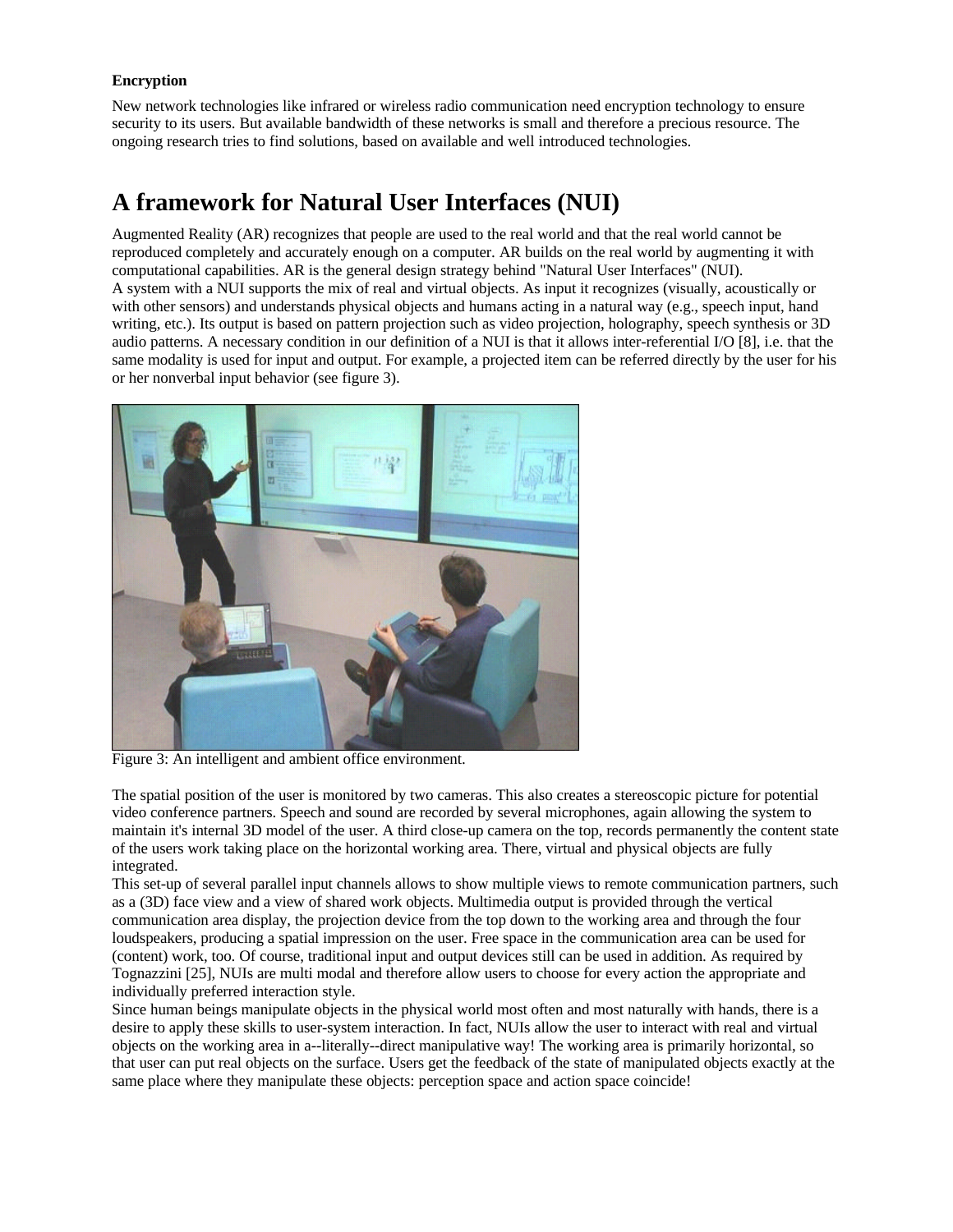# **'NUI'-like applications**

There exist already several applications realizing different NUI-like systems. These prototypes are:

- *DigitalDesk*: Wellner developed the first DigitalDesk [30]. It is based around an ordinary desk and can be used as such, but has extra capabilities. A video camera is mounted above the desk, pointing down at the work surface. The camera's output is fed through a pattern recognition system that can detect where the user is pointing and it can read documents that are placed on the desk. A computer-driven projector as an output device is also mounted above the desk, allowing the system to project electronic objects onto the work surface and onto real paper documents (something that can not be done with flat display panels or rear-projection).
- *Mosaic* [16]: This application is based on the DigitalDesk. Mosaic addresses the problem of extending paper along the temporal dimensions. Mosaic provides an interface that combines the benefits of paper storyboards with computer-controlled video.
- *Ariel* [17]: The research team of Mackay explored new ways of supporting engineers with a NUI-based system. They analyzed the task of engineers constructing the world's longest suspension bridge in Denmark. In practice, engineers often work with physical paper copies of CAD-constructed engineering drawings. To update manually added annotations in the on-line version and to support communicating such information between engineers, physical drawings have been enriched with a digital media space. An engineer's personalized paper drawing becomes the interface to the computer system.
- *PlayingDesk* [21]: Rauterberg et al. realized a game to be played on a projected virtual playing field with *real* chips. First, the player puts a real black chip on a field. The system recognizes the position, calculates the position of its next move and marks that field with a virtually projected red chip. In a field trial (during a 5-day fair) we had installed 4 stations, each offering the same game with a different user interface style (command interface, mouse-based GUI, GUI with touch screen and the PlayingDesk/NUI). More than 8000 users played a game against one of our computers. We found a significant higher chance for the users to win if they played with the well-known game board (NUI, PlayingDesk) while the chance to win was smaller if they played at one of the other three stations with conventional user interfaces.
- *DoubleDigitalDesk* [31]: The DoubleDigitalDesk, an extended version of the DigitalDesk, makes it possible to share real paper documents. It allows both users in two separate locations to "share" their physical desks, for seeing, editing and writing on each other's paper documents.
- *InteractiveDesk* [3]: A computer image is displayed on the desk with an additional pen-input facility and an ordinary upright display with a keyboard, thus integrating conventional office systems and an augmented reality system. The prototype assists users in switching input method (based on location of the keyboard) and retrieving files using real objects.
- *BrightBoard* [24]: The BrightBoard concentrates on using video input to control a computer system. A camera records commands on a whiteboard, flip-chart or even a sheet of paper. Feedback is provided acoustically by sound or by a speech synthesiser. Though the BrightBoard is implemented based on the ideas of augmented reality, it is *not* a NUI in the definition given at the beginning of the previous section, since it does not support inter-referential I/O. The output is acoustical and the input is visual. The user has to learn a lot of commands (written on the board by hand) to control the system in the manner that is typical for a command user interface.
- *Build-It* [22]:BUILD-IT is a planning tool based on computer vision technology, supporting complex planning and composition tasks (see figure 4). The system enables users, grouped around a table, to interact in a virtual scene, using real bricks to select and manipulate objects in the projected output space on the table. The objects can be created, positioned, rotated and fixed by simple brick manipulations. To support bi-manual interaction and multi-user operations, the system features multi-brick interaction.

In all presented NUI-based applications the computer identifies the user's commands by video-based pattern recognition and executes the appropriate actions by projecting its output back into the same working area.

## **NUI-related technical research areas**

To realise a NUI, input and output have to be supported by pattern recognition techniques. The user interacts in his natural environment with real or virtual objects. The system captures the scene and processes the image to recognise (in the context) meaningful objects. This could be (1) information on a piece of paper or a whiteboard, it may be (2) a human-being acting on the scene, it could be (3) any flat or 3D object, or it can be (4) a digital object projected into the scene. Therefore, efficient and robust algorithms are required from the following research areas:

• 2D and 3D [14] [26] object recognition,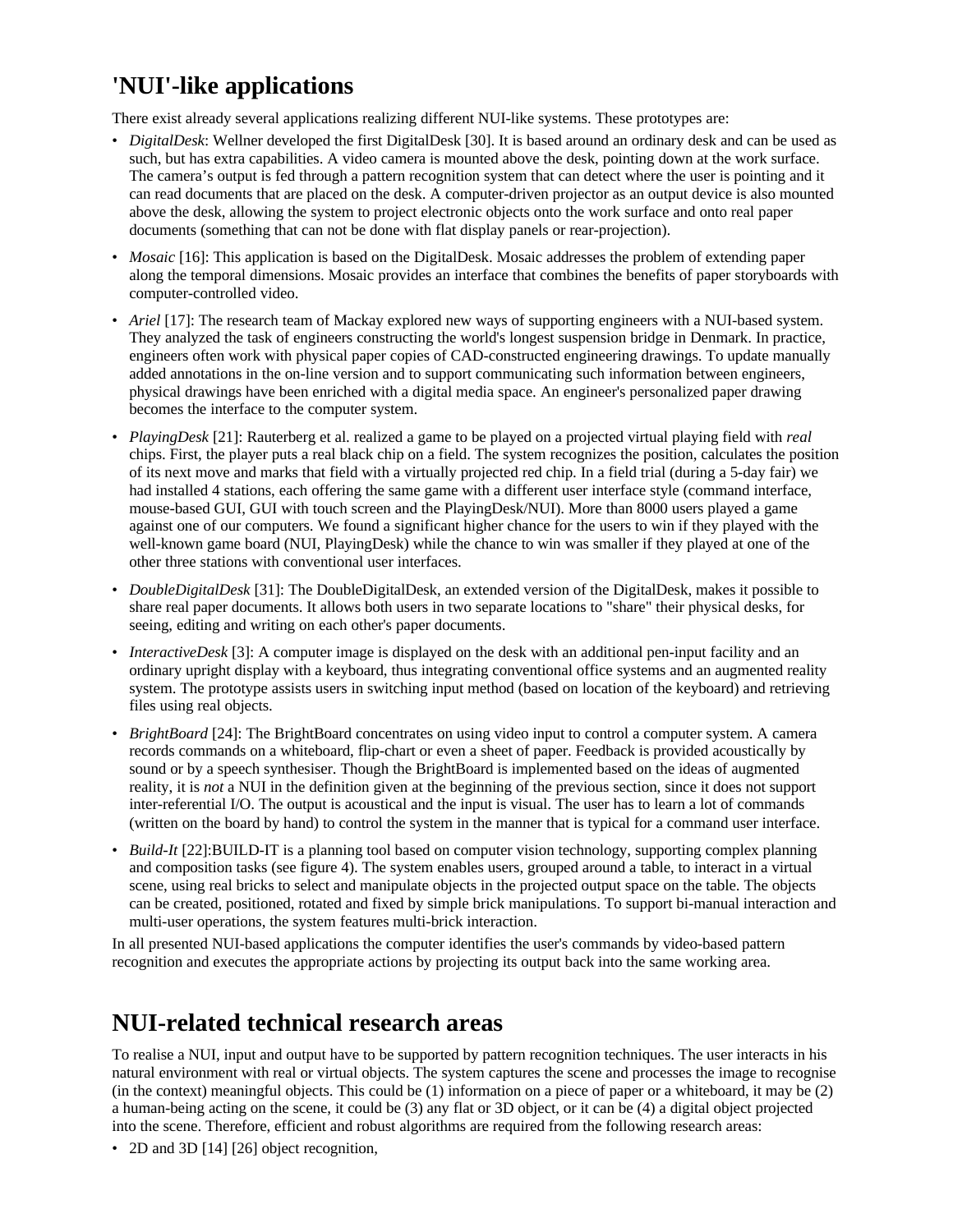- pattern recognition [5],
- scanning and optical character recognition [10],
- gesture recognition [11],
- voice [6] [33] and sound recognition [13],
- image understanding [7].

Is has to be determined which images are relevant and when the system has to take an action. E.g., if the user is moving his finger over a document to point on a particular word, and the system takes several images, how does it know on which image the user is arrived at his final position?

On the output side the following fields are involved:

- 2D projection,
- 3D projection [4] [12],
- 3D audio rendering [32],
- speech [1] and sound [18] synthesis.

2D projection is a well-settled discipline, used in everyday situations, such as slide projection, TV projection, etc. 3D projection is still a research issue. Promising approaches are digital holography [15] and volumetric display systems [4]. The real-time integration of a 3D-object into a filmed (live) scene is described by Kansy et al. [12].

### **Conclusion**

We have shown that Natural User Interfaces (NUI) have many advantages over traditional interaction styles and [immersive] Virtual Reality (VR). Especially aspects of nonverbal communication between humans and capturing task-related activities (motor movements, voice and sound) are emphasized. Technology is already ripe enough that many research prototypes can show the feasibility of particular components of NUIs. Calling for multi-disciplinary research, we identified several domains we consider as key technologies to attack the remaining technical problems, which are mainly pattern recognition and projection. Providing people with support for their real-world tasks, NUIs open a wide new design space for the next generation of USI technology.

### **References**

- [1] Allen J, Hunnicutt S, Klatt D (1987). From text to speech the MITalk system. Cambridge Univ. Press.
- [2] Anderson S, Kobara S, Mathis B, Rosing D and Shafrir E (1995). Synergies--a vision of information products working together. In: CHI '95 Companion: Conference on Human Factors in Computing Systems: Mosaic of Creativity. ACM, New York.
- [3] Arai T, Machii K, Kuzunuki S, Shojima H: (1995). InteractiveDESK: A Computer-augmented Desk Which Responds to Operations on Real Objects. In *Proc. of the CHI ´95 Companion*, pp. 141-142.
- [4] Blundell B, Schwarz A, Horrell D (1993). Volumetric Three-dimensional Display Systems: Their Past, Present and Future. *Engineering Science and Education Journal*, October 1993, pp. 196-200.
- [5] Chandrasekaran V, Palaniswami M, Caelli T: (1995). Pattern Recognition by Topology Free Spatio-Temporal Feature Map. In *Proc. of IEEE Intern. Conf. on Systems, Man and Cybernetics* '95, pp. 1136-1141.
- [6] Cohen P, Oviatt S: The role of voice input for human-machine communication. *Proc. Natl. Acad. Sci. USA,* 92(22), 1995, pp. 9921-9927
- [7] Covell M: Autocorrespondence: Feature-based Match Estimation and Image Metamorphosis. In *Proc. of IEEE Intern. Conf. on Systems, Man and Cybernetics*, 1995, pp. 2736-2741.
- [8] Draper S (1986). Display Managers as the Basis for User-Machine Communication. In Norman D, Draper S (eds.) *User Centered System Design*. Lawrence Erlbaum, pp. 339-352.
- [9] Gibson J (1979). The Ecological Approach to Visual Perception. New York: Houghton Mifflin.
- [10] Govindaraju V, Srihari S: System for Reading Handwritten Documents. In *Proc. of IEEE Intern. Conf. on Systems, Man and Cybernetics*, 1995, pp. 2347-2352.
- [11] Kämmerer B, Maggioni C: GestureComputer Research and Practice. In *Proc. of 4th Intern. Conf. INTERFACE to Real & Virtual Worlds*, 1995, pp.251-260.
- [12] Kansy K, Berlage T, Schmitgen G, Wisskirchen P: Real-Time Integration of Synthetic Computer Graphics into Live Video Scenes. In *Proc. of 4th Intern. Conference INTERFACE to Real & Virtual Worlds*, 1995, pp. 93- 101.
- [13] Kramer G (ed.): Auditory Display: Sonification, Audification and Auditory Interfaces. *SFI Studies in the Sciences of Complexity, Proc. Vol. XVIII*, Addison-Wesley, 1994.